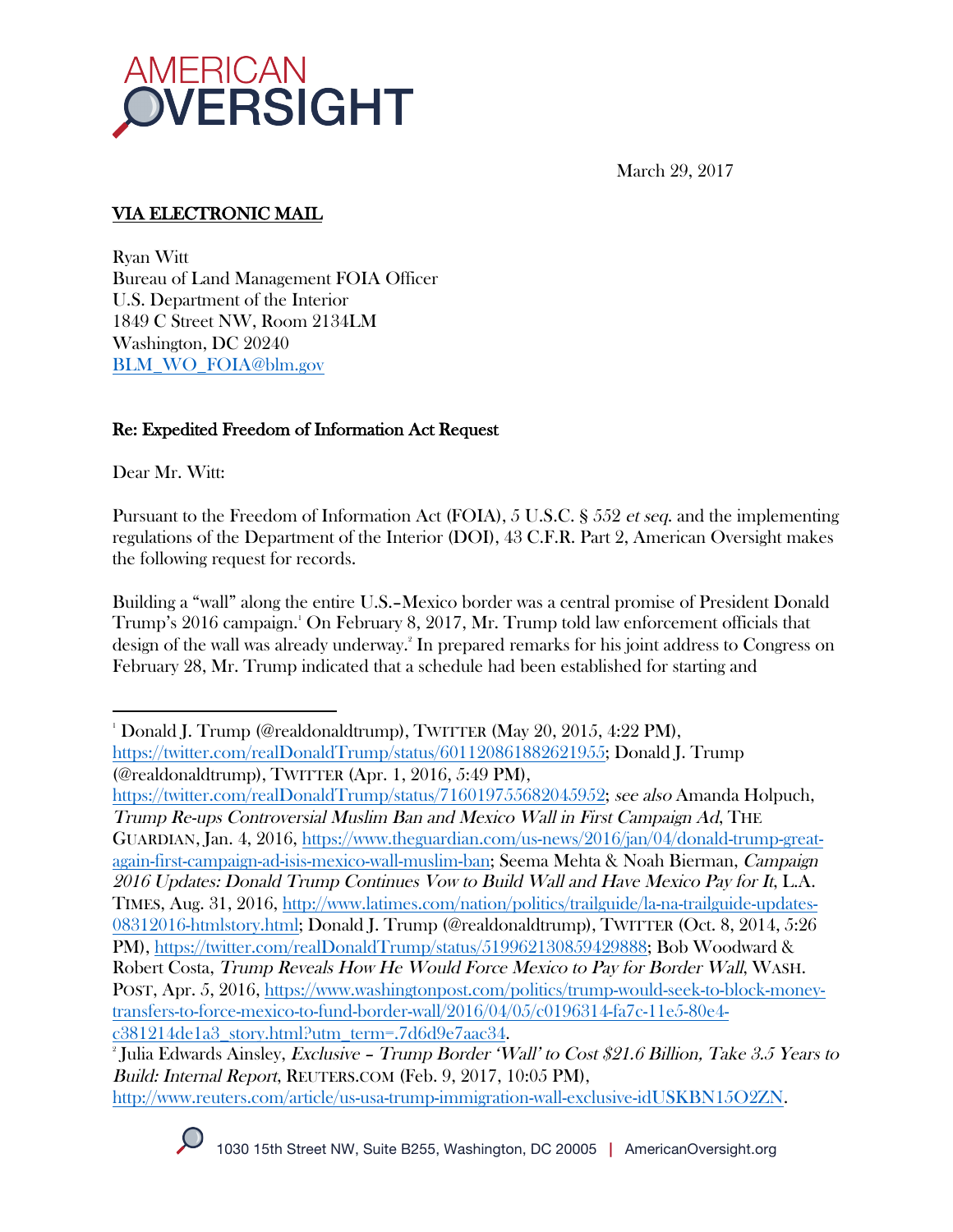completing the wall, and stated, "We will soon begin the construction of a great wall along our southern border. It will be started ahead of schedule and, when finished, it will be a very effective weapon against drugs and crime." 3

What has not been addressed in the president's statements is how the wall will take into account the Tohono O'odham Nation, the Native American tribe that has lived for centuries on the land through which the U.S.-Mexico border now runs. 4 The United States has an obligation to consult with tribal governments on this project, 5 and the public is entitled to know how the administration is ensuring indigenous voices are heard.

## Requested Records

American Oversight requests that DOI produce the following within twenty business days and seeks expedited review of this request for the reasons identified below:

- 1. All communications, correspondence, meeting notices, meeting agendas, informational materials, talking points, or other materials exchanged between or used in discussions with the Tohono O'odham Nation, including but not limited to any lobbyist, lawyer, or other representative contacting DOI on the tribe's behalf, and DOI.
- 2. All communications, email, correspondence, meeting notices, meeting agendas, informational materials, talking points, or other materials exchanged between the Department of Homeland Security, including any of its component agencies, and DOI regarding the Tohono O'odham Nation.
- 3. All analyses, memoranda, or reports regarding sovereign tribal land and the construction of a contiguous wall, fence, or other physical barrier along the U.S.- Mexico border.

 3 Donald Trump's Congress Speech, CNN.COM (Mar. 1, 2017, 12:54 AM), http://www.cnn.com/2017/02/28/politics/donald-trump-speech-transcript-full-text/. 4

Samantha Schmidt, A 75-mile-wide Gap in Trump's Wall? A Tribe Says It Won't Let It Divide Its Land, WASH. POST, Nov. 15, 2016, https://www.washingtonpost.com/news/morningmix/wp/2016/11/15/a-75-mile-wide-gap-in-trumps-wall-a-tribe-says-it-wont-let-the-wall-divide-itsland/?utm\_term=.f93210ba566a.

 $^5$  See U.S. Dep't of the Interior, Bureau of Land Mgmt., BLM Manual 1780 Tribal RELATIONS, Ch. 1.3 – Introduction, Authority (Dec. 15, 2016),

https://www.blm.gov/sites/blm.gov/files/uploads/MS%201780.pdf (citing (1) "treaties between tribes and the United States," (2) nineteen statutes, (3) twenty-two regulations, (4) eight Executive Orders / Presidential Memoranda, (5) eight Orders from the Secretary of the Interior, and (6) three Departmental Manuals as legal support for the "government-to-government consultation process"); U.S. DEP'T OF THE INTERIOR, BUREAU OF LAND MGMT., Tribal Consultation,

https://www.blm.gov/services/tribal-consultation (last visited Mar. 28, 2017).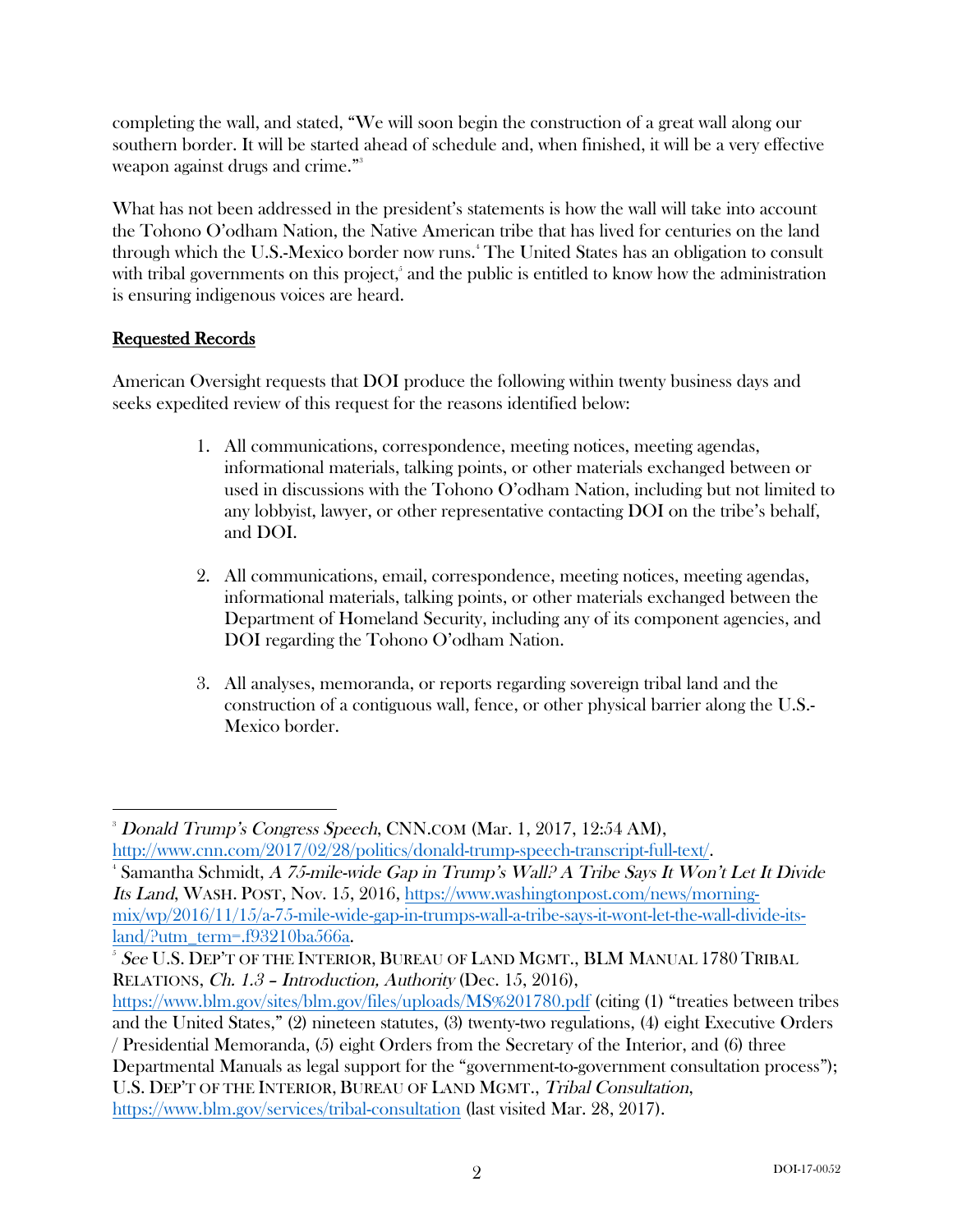Please provide all responsive records from November 8, 2016, through the date the search is conducted.

In addition to the records requested above, American Oversight also requests records describing the processing of this request, including records sufficient to identify search terms used and locations and custodians searched and any tracking sheets used to track the processing of this request. If DOI uses FOIA questionnaires or certifications completed by individual custodians or components to determine whether they possess responsive materials or to describe how they conducted searches, we also request any such records prepared in connection with the processing of this request.

American Oversight seeks all responsive records regardless of format, medium, or physical characteristics. In conducting your search, please understand the terms "record," "document," and "information" in their broadest sense, to include any written, typed, recorded, graphic, printed, or audio material of any kind. We seek records of any kind, including electronic records, audiotapes, videotapes, and photographs, as well as letters, emails, facsimiles, telephone messages, voice mail messages and transcripts, notes, or minutes of any meetings, telephone conversations or discussions. Our request includes any attachments to these records. No category of material should be omitted from search, collection, and production.

Please search all records regarding agency business. You may not exclude searches of files or emails in the personal custody of your officials, such as personal email accounts. Records of official business conducted using unofficial systems or stored outside of official files is subject to the Federal Records Act and FOIA.<sup>6</sup> It is not adequate to rely on policies and procedures that require officials to move such information to official systems within a certain period of time; American Oversight has a right to records contained in those files even if material has not yet been moved to official systems or if officials have, through negligence or willfulness, failed to meet their obligations.<sup>7</sup>

In addition, please note that in conducting a "reasonable search" as required by law, you must employ the most up-to-date technologies and tools available, in addition to searches by individual custodians likely to have responsive information. Recent technology may have rendered DOI's prior FOIA practices unreasonable. In light of the government-wide requirements to manage information electronically by the end of 2016, it is no longer reasonable to rely exclusively on

  $\delta$  See Competitive Enter. Inst. v. Office of Sci. & Tech. Policy, 827 F.3d 145, 149–50 (D.C. Cir. 2016); cf. Judicial Watch, Inc. v. Kerry, 844 F.3d 952, 955—56 (D.C. Cir. 2016). 7

See Competitive Enter. Inst. v. Office of Sci. & Tech. Policy, No.  $14$ -cv-765, slip op. at 8 (D.D.C. Dec. 12, 2016) ("The Government argues that because the agency had a policy requiring [the official] to forward all of his emails from his [personal] account to his business email, the [personal] account only contains duplicate agency records at best. Therefore, the Government claims that any hypothetical deletion of the [personal account] emails would still leave a copy of those records intact in [the official's] work email. However, policies are rarely followed to perfection by anyone. At this stage of the case, the Court cannot assume that each and every work related email in the [personal] account was duplicated in [the official's] work email account." (citations omitted)).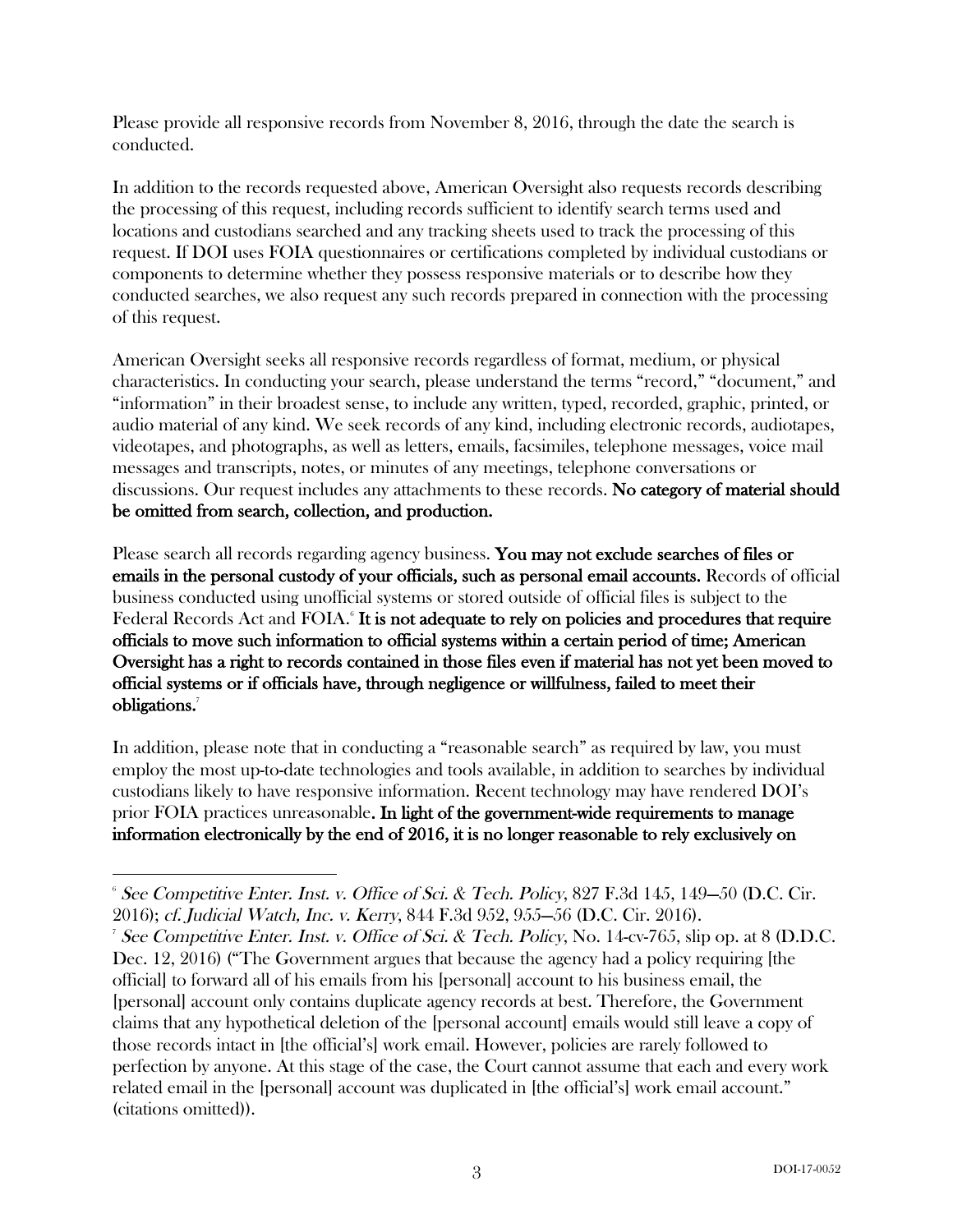custodian-driven searches.<sup>8</sup> Furthermore, agencies that have adopted the National Archives and Records Agency (NARA) Capstone program, or similar policies, now maintain emails in a form that is reasonably likely to be more complete than individual custodians' files. For example, a custodian may have deleted a responsive email from his or her email program, but DOI's archiving tools would capture that email under Capstone. Accordingly, American Oversight insists that DOI use the most up-to-date technologies to search for responsive information and take steps to ensure that the most complete repositories of information are searched. American Oversight is available to work with you to craft appropriate search terms. However, custodian searches are still required; agencies may not have direct access to files stored in .PST files, outside of network drives, in paper format, or in personal email accounts.

Under the FOIA Improvement Act of 2016, agencies must adopt a presumption of disclosure, withholding information "only if . . . disclosure would harm an interest protected by an exemption" or "disclosure is prohibited by law."9 If it is your position that any portion of the requested records is exempt from disclosure, American Oversight requests that you provide an index of those documents as required under Vaughn v. Rosen, 484 F.2d 820 (D.C. Cir. 1973), cert. denied, 415 U.S. 977 (1974). As you are aware, a *Vaughn* index must describe each document claimed as exempt with sufficient specificity "to permit a reasoned judgment as to whether the material is actually exempt under FOIA."<sup>10</sup> Moreover, the *Vaughn* index "must describe each document or portion thereof withheld, and for each withholding it must discuss the consequences of disclosing the sought-after information."11 Further, "the withholding agency must supply 'a relatively detailed justification, specifically identifying the reasons why a particular exemption is relevant and correlating those claims with the particular part of a withheld document to which they apply.'"<sup>12</sup>

In the event some portions of the requested records are properly exempt from disclosure, please disclose any reasonably segregable non-exempt portions of the requested records. If it is your position that a document contains non-exempt segments, but that those non-exempt segments are so dispersed throughout the document as to make segregation impossible, please state what portion of the document is non-exempt, and how the material is dispersed throughout the document.13 Claims of nonsegregability must be made with the same degree of detail as required for claims of exemptions in a *Vaughn* index. If a request is denied in whole, please state specifically that it is not reasonable to segregate portions of the record for release.

 

<sup>8</sup> Presidential Memorandum—Managing Government Records, 76 Fed. Reg. 75,423 (Nov. 28, 2011), https://obamawhitehouse.archives.gov/the-press-office/2011/11/28/presidentialmemorandum-managing-government-records; Office of Mgmt. & Budget, Exec. Office of the President, Memorandum for the Heads of Executive Departments & Independent Agencies, "Managing Government Records Directive," M-12-18 (Aug. 24, 2012), https://www.archives.gov/files/records-mgmt/m-12-18.pdf.

 $\degree$  FOIA Improvement Act of 2016 § 2 (Pub. L. No. 114–185).

 $10^{\circ}$  Founding Church of Scientology v. Bell, 603 F.2d 945, 949 (D.C. Cir. 1979).

 $11$  King v. U.S. Dep't of Justice, 830 F.2d 210, 223–24 (D.C. Cir. 1987) (emphasis in original).

 $12$  Id. at 224 (citing Mead Data Central, Inc. v. U.S. Dep't of the Air Force, 566 F.2d 242, 251 (D.C. Cir. 1977)).

 $13$  Mead Data Central, 566 F.2d at 261.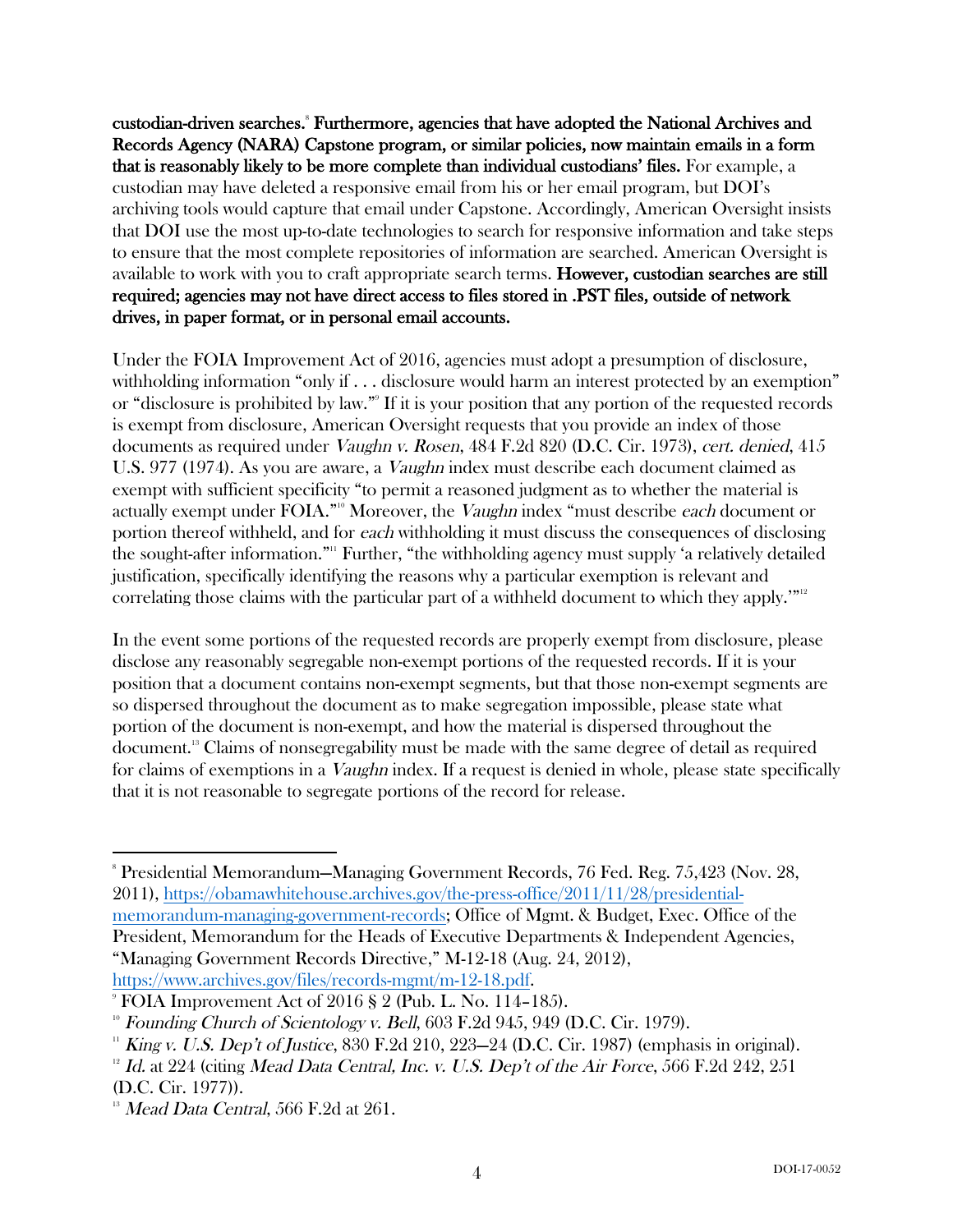You should institute a preservation hold on information responsive to this request. American Oversight intends to pursue all legal avenues to enforce its right of access under FOIA, including litigation if necessary. Accordingly, DOI is on notice that litigation is reasonably foreseeable.

To ensure that this request is properly construed, that searches are conducted in an adequate but efficient manner, and that extraneous costs are not incurred, American Oversight welcomes an opportunity to discuss its request with you before you undertake your search or incur search or duplication costs. By working together at the outset, American Oversight and DOI can decrease the likelihood of costly and time-consuming litigation in the future.

Where possible, please provide responsive material in electronic format by email or in PDF or TIF format on a USB drive. Please send any responsive material being sent by mail to American Oversight, 1030  $15^{\circ}$  Street, NW, Suite B255, Washington, DC 20005. If it will accelerate release of responsive records to American Oversight, please also provide responsive material on rolling basis.

## Fee Waiver Request

In accordance with 5 U.S.C. §  $552(a)(4)(A)(iii)$  and 43 C.F.R. § 2.45(a), American Oversight requests a waiver of fees associated with processing this request for records. The subject of this request concerns the operations of the federal government, and the disclosures will likely contribute to a better understanding of relevant government procedures by the general public in a significant way.<sup>14</sup> Moreover, the request is primarily and fundamentally for non-commercial purposes.<sup>15</sup>

American Oversight requests a waiver of fees because disclosure of the requested information is "in the public interest because it is likely to contribute significantly to public understanding" of government." <sup>16</sup> The land of the Tohono O'odham has previously been at the center of wallconstruction conversations, both as it relates to respecting tribal land and to securing the U.S. border across sovereign territory. <sup>17</sup> The requested records will meaningfully inform the public's understanding of the consultation that is occurring for the current border project, a subject that is

borderwreakshavocwithlivesofanindigenousdesertpeople.html; Tim Murphy, Tribe Says Border Fence Restricts Sacred Rites, USA TODAY, July 15, 2008,

http://usatoday30.usatoday.com/news/religion/2008-07-15-tribe-border\_N.htm; Byron Pitts & Dan Lieberman, In Efforts to Secure U.S.-Mexico Border, Ariz. Native Americans Feel Caught in the Middle, ABC NEWS, June 27, 2013, http://abcnews.go.com/US/efforts-secure-us-mexico-borderariz-native-americans/story?id=19496394.

  $14\,43$  C.F.R. § 2.45(a)(1).

 $15$  43 C.F.R. § 2.45(a)(2).

 $16$  43 C.F.R. § 2.45(a)(1); 43 C.F.R. § 2.48(a)(1)-(4).

<sup>&</sup>lt;sup>17</sup> Tim Gaynor, *Indians Complain Graves Dug up for Border Fence*, REUTERS, June 24, 2007, http://www.reuters.com/article/us-security-usa-indians-idUSN2216828020070624; Kate Kilpatrick, U.S.-Mexico Border Wreaks Havoc on Lives of an Indigenous Desert Tribe, AL JAZEERA AMERICA (May 25, 2014, 5:00 AM), http://america.aljazeera.com/articles/2014/5/25/us-mexico-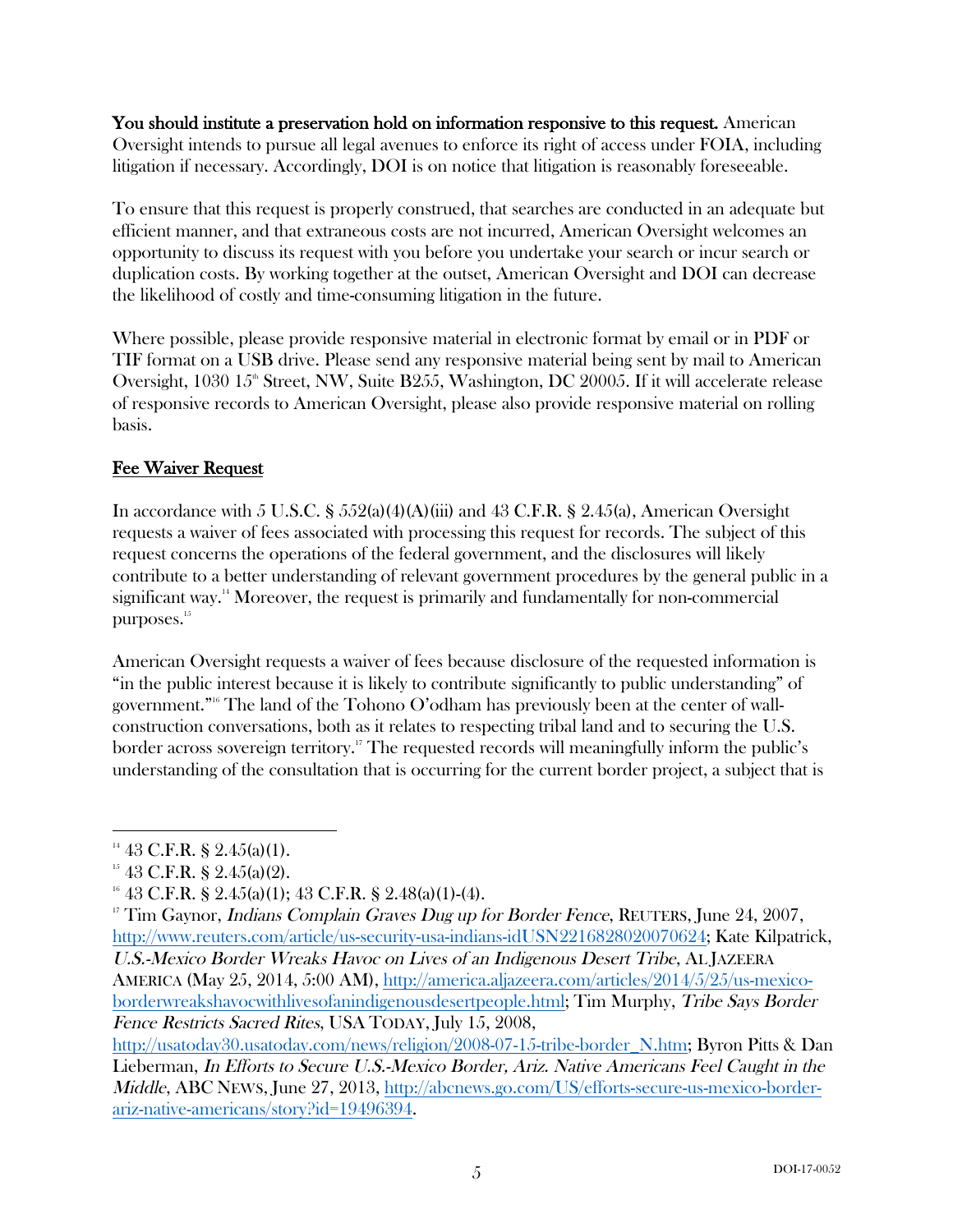of significant interest not only to the 30,000 members of the Tohono O'odham Nation but also to the American public as a whole. $18$ 

This request is primarily and fundamentally for non-commercial purposes.<sup>19</sup> As a  $501(c)(3)$ nonprofit, American Oversight does not have a commercial purpose and the release of the information requested is not in American Oversight's financial interest. American Oversight's mission is to promote transparency in government, to educate the public about government activities, and to ensure the accountability of government officials. American Oversight will use the information gathered, and its analysis of it, to educate the public through reports, press releases, or other media. American Oversight will also make materials it gathers available on our public website and promote their availability on social media platforms, such as Facebook and Twitter.<sup>20</sup> This particular FOIA request is part of a public project conducted by American Oversight called "Audit the Wall," where the organization is gathering and analyzing information and commenting on public releases of information related to the administration's proposed construction of a barrier along the U.S.-Mexico border. $21$ 

Accordingly, American Oversight qualifies for a fee waiver.

### Application for Expedited Processing

 

Pursuant to 5 U.S.C.  $\S 552(a)(6)(E)(1)$  and 43 C.F.R.  $\S 2.20(a)(2)$ , American Oversight requests that DOI expedite the processing of this request.

<sup>18</sup> Associated Press, Tribu de Arizona Protesta Contra Muro Fronterizo de Trump, HOUS. CHRON., Mar. 23, 2017, http://www.chron.com/espanol/news/article/Tribu-de-Arizona-protestacontra-muro-fronterizo-11023393.php; Carolyn Dryer, Tohono O'odham Nation Border with Mexico Most Important Issue, GLENDALE STAR, Mar. 16, 2017, http://www.glendalestar.com/news/article\_338996c2-083f-11e7-93fe-1f20ca5e7391.html; Carrie Jung, Tohono O'odham Nation Tribal Leaders Say Wall with Mexico Will Not Be Built on Their Land, KJZZ 91.5 (NOV. 14, 2016, 6:46 PM), http://kjzz.org/content/394973/tohono-oodhamnation-tribal-leaders-say-wall-mexico-will-not-be-built-their-land; Dianna M. Náñez, Tohono O'odham Tribal Members Opposing Trump's Border Wall Take Fight to McCain, ARIZ. REPUBLIC, Mar. 23, 2017, http://www.azcentral.com/story/news/politics/borderissues/2017/03/23/tohono-oodham-trump-border-wall/99550594/; Jacelle Ramon-Sauberan, Trump's Border Wall Builds Apprehension Across Tohono O'odham Nation, INDIAN COUNTRY MEDIA NETWORK, Feb. 9, 2017, https://indiancountrymedianetwork.com/news/politics/trumpsborder-wall-builds-apprehension-across-tohono-oodham-nation/; Fernanda Santos, Border Wall Would Cleave Tribe, and Its Connection to Ancestral Land, N.Y. TIMES, Feb. 20, 2017, https://www.nytimes.com/2017/02/20/us/border-wall-tribe.html.

 $19$  43 C.F.R. § 2.45(a)(1); 43 C.F.R. § 2.48(b)(1)-(3).

 $20$ <sup>20</sup> American Oversight currently has over 9,600 followers on Facebook, and over 7,200 on Twitter. American Oversight, FACEBOOK, https://www.facebook.com/weareoversight/ (last visited Mar. 28, 2017); American Oversight (@weareoversight), TWITTER (last visited Mar. 28, 2017).

<sup>&</sup>lt;sup>21</sup> Audit the Wall, AMERICAN OVERSIGHT, www.auditthewall.org (last visited Mar. 27, 2017).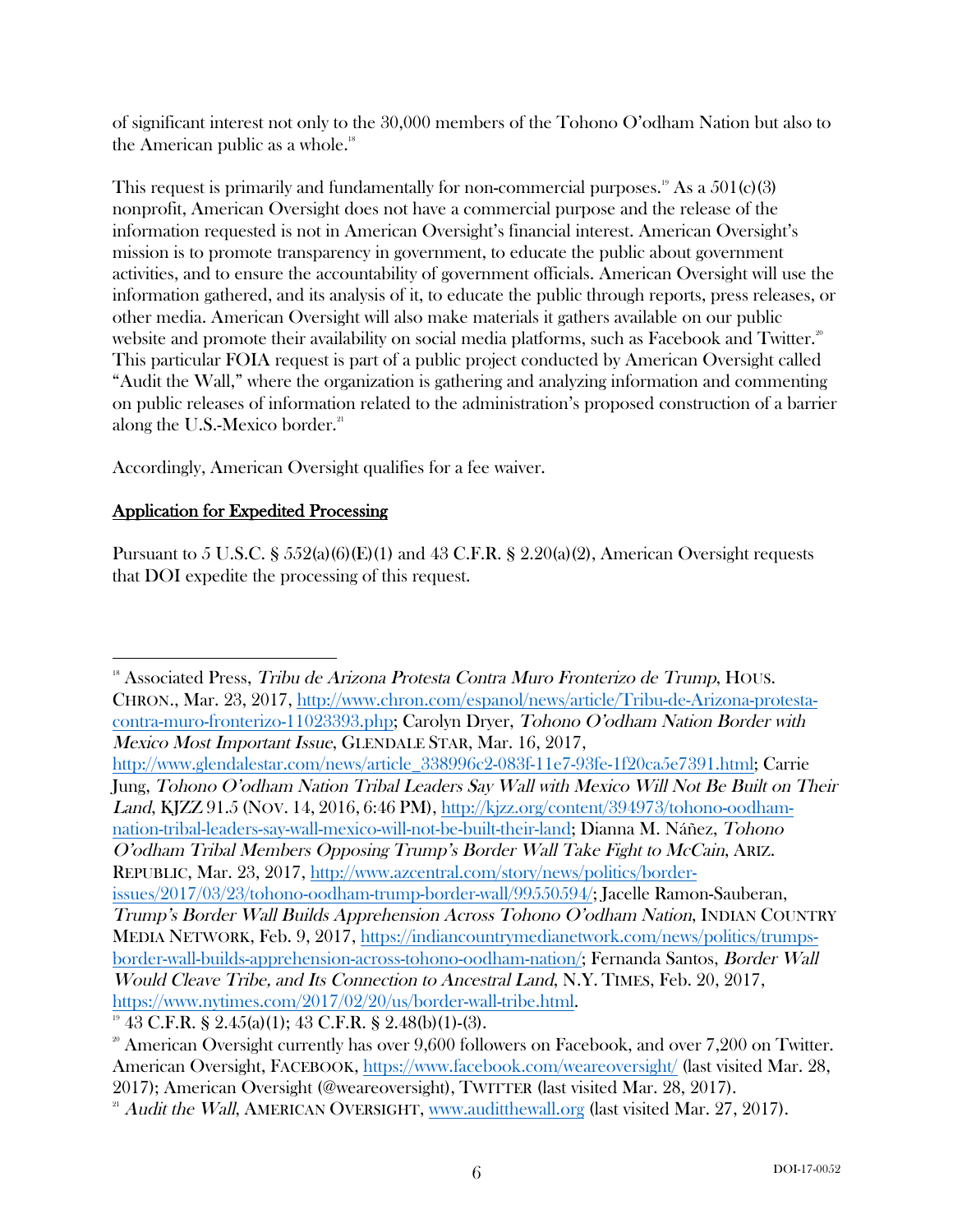I certify to be true and correct to the best of my knowledge and belief, that there is an urgent need to inform the public about the federal government activity that is the subject of this request. Media reports indicate funding for the wall could begin to be appropriated as soon as next month. $^{\text{\tiny{22}}}$ Despite not having secured funding, the Department of Homeland Security has already issued its request for proposals with responses due today, less than two weeks after the RFP was released. $^{\textrm{\tiny{23}}}$ News stories about the wall are published on a daily basis,<sup>24</sup> and the opposition of the Tohono O'odham to Mr. Trump's wall has been extensively covered in the media.<sup>25</sup>

I further certify that American Oversight is primarily engaged in disseminating information to the public. American Oversight's mission is to promote transparency in government, to educate the public about government activities, and to ensure the accountability of government officials. Similar

 

<sup>&</sup>lt;sup>22</sup> Manu Raju et al., *Trump Asking Congress, not Mexico, to Pay for Border Wall*, CNN.COM (Jan. 6, 2017, 2:11 PM), http://www.cnn.com/2017/01/05/politics/border-wall-house-republicansdonald-trump-taxpayers/.<br><sup>23</sup> FED. BUS. OPPORTUNITIES, Solicitation No. 2017-JC-RT-0001,

https://www.fbo.gov/index?s=opportunity&mode=form&tab=core&id=dd3bb84fde638f0add2d1bf6 560da6b5&\_cview=1 (last visited Mar. 20, 2017). See, e.g., Dan Frosch, Bidding Process for U.S. Border-Wall Construction Begins, WALL ST. J., Mar. 18, 2017,

https://www.wsj.com/articles/bidding-process-for-u-s-border-wall-construction-begins-1489869241; accord Kriston Capps, Almost 200 Firms Have Bid to Build Trump's Border Wall, GOV'T EXEC., Feb. 28, 2017, http://www.govexec.com/contracting/2017/02/almost-200-firms-have-bid-buildtrumps-border-wall/135754/ ("The extreme haste of the government's procurement process is matched only by the breakneck speed with which the government plans to build the wall."). <sup>24</sup> See, e.g., Associated Press, Trump Wants to Build 30-foot-high Wall at Mexican Border, CNBC (Mar. 19, 2017, 6:22 AM), http://www.cnbc.com/2017/03/19/trump-wants-to-build-30-foot-highwall-at-mexican-border.html; Associated Press, Mexico: Companies Should Examine Consciences on Border Wall, WASH. POST, Mar. 17, 2017, https://www.washingtonpost.com/business/mexicocompanies-should-examine-consciences-on-border-wall/2017/03/17/7b44efbe-0b84-11e7-bd19 fd3afa0f7e2a\_story.html?utm\_term=.3856c7740956; Kriston Capps, The Firm that Built the Border Fence Isn't Interested in the Border Wall, GOV'T EXEC., Mar. 10, 2017, http://m.govexec.com/contracting/2017/03/firm-built-border-fence-isnt-interested-borderwall/136060/?oref=m-ge-river; Kriston Capps, Trump's Border Wall Won't Be a Wall, GOV'T EXEC., Mar. 16, 2017, http://m.govexec.com/contracting/2017/03/trumps-border-wall-wont-bewall/136211/?oref=m-ge-river; Melissa del Bosque, Texans Receive First Notices of Land Condemnation for Trump's Border Wall, TEXAS OBSERVER, Mar. 14, 2017, https://www.texasobserver.org/texas-border-wall-mexico-condemnation-letter/; Frosch, supra note 23; T. Christian Miller, The First Brick in the Wall: Trump's Promised Mexican Border Is Starting to Turn Into Reality, SALON (Mar. 20, 2017, 8:00 AM), http://www.salon.com/2017/03/20/the-first-brick-in-the-wall-trumps-promised-mexican-border-isstarting-to-turn-into-reality\_partner/. <sup>25</sup> Associated Press, supra note 18; Whitney Clark, Indivisible Tohono Holds Gathering Outside of

Senator McCain's Office, KGUN9 (Mar. 24, 2017, 10:30 AM), http://www.kgun9.com/news/localnews/indivisible-tohono-holds-gathering-outside-of-senator-mccains-office; Dryer, supra note 18; Jung, supra note 18; Náñez, supra note 18; Ramon-Sauberan, supra note 18; Santos, supra note 18; Schmidt, supra note 4.